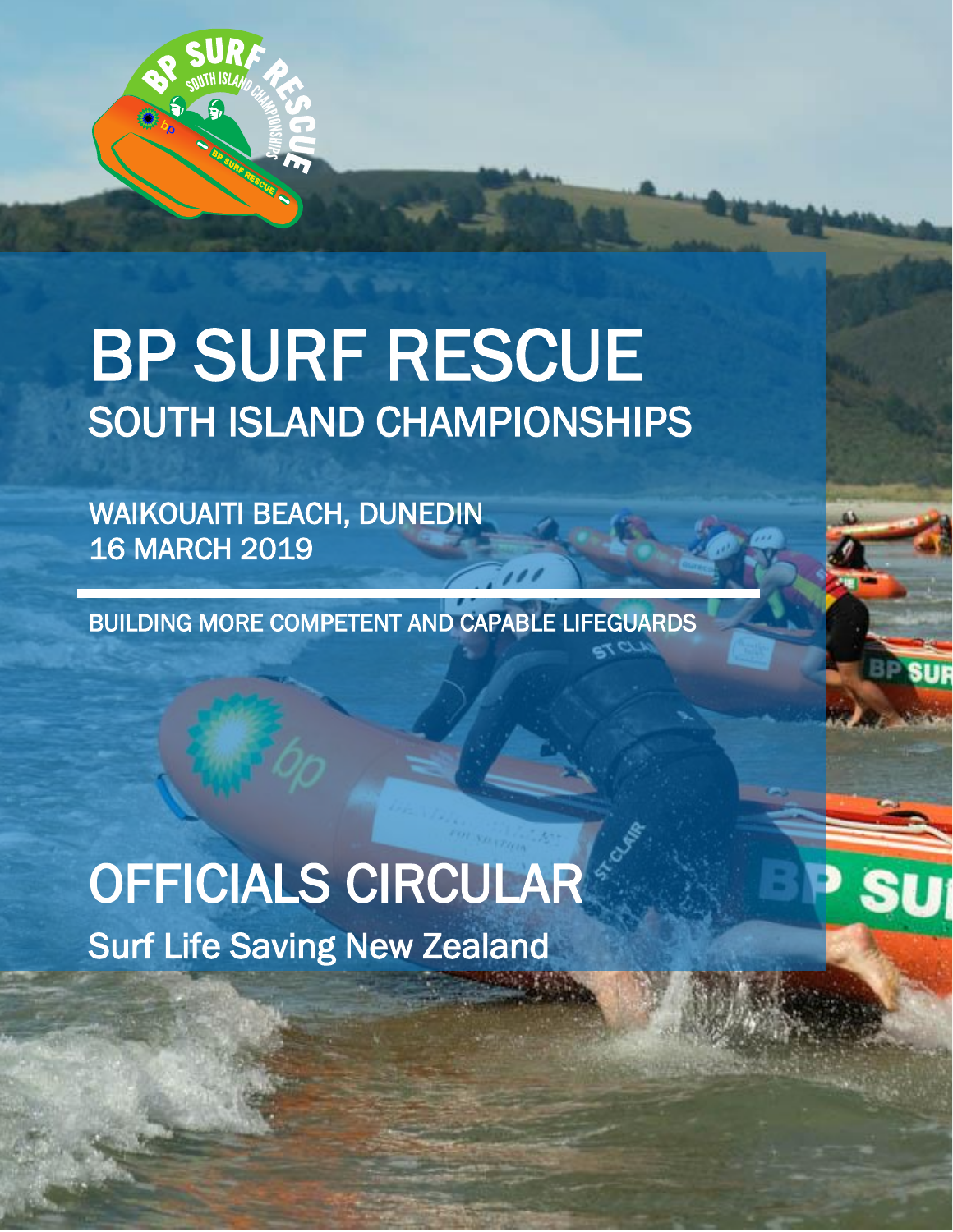

## **2 Constitute SAVING Circular**

## Event Overview

The BP Surf Rescue South Island Championships is an event filled with hard, fast, and action-packed racing. With the New Zealand Championships being held at the same venue one month later, the competition is set to draw crews from throughout the country to showcase their surf skills, fitness and experience amongst their pairs.

The competition includes several events, requiring varying levels of technical skill and physical fitness. With surf and weather conditions constantly changing, this type of competition has proved to be one of the more exciting competitions on the Surf Life Saving calendar.

Making another appearance at Waikouaiti Beach, we invite you to celebrate the skills and experience of some of Surf Life Saving New Zealand's very best IRB Crews as they compete for their friends and against their fellow athletes.

## Officials Circular

This document provides you with all the information you need to know as an Official at the BP Surf Rescue South Island Championships. While it contains the typical logistical information surrounding the event, it also incorporates very important details that an Official must be aware of before attending the event.

Please note that this circular should be read in conjunction with the Entry and Team Manager Circulars which outline further information Participants and Team Managers must be aware of prior to attending into the competition.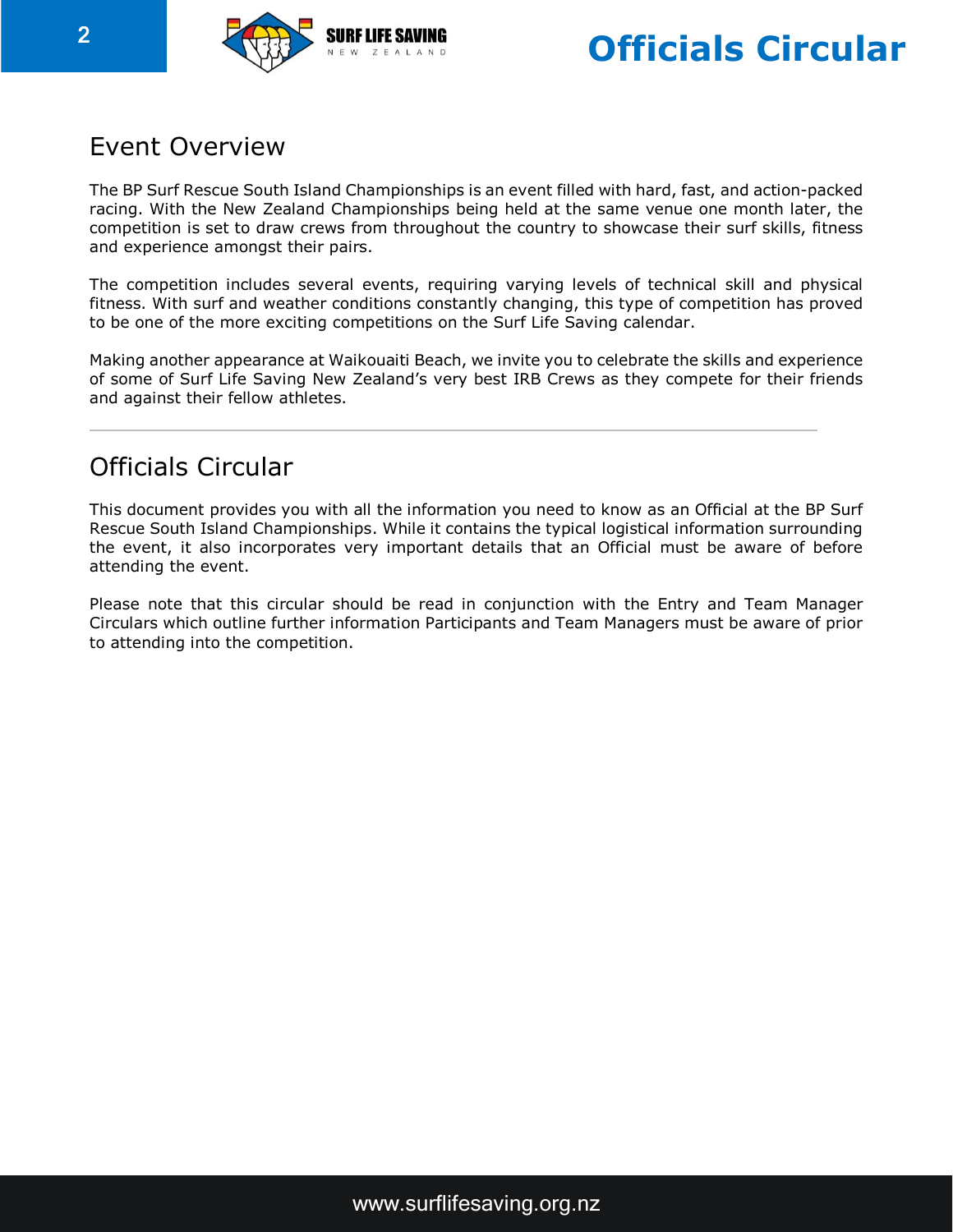

## **Important Times**

| Monday 11 March 2019<br>Online Fuel Order Due:                                                                                                                              | 10:00am                                                                                                                                |
|-----------------------------------------------------------------------------------------------------------------------------------------------------------------------------|----------------------------------------------------------------------------------------------------------------------------------------|
| Friday 15 March 2019<br>Scrutineering:                                                                                                                                      | $10:30$ am - 5:30pm                                                                                                                    |
| Saturday 16 March 2019<br>Fuel Distribution:<br><b>Officials Meeting:</b><br><b>Team Managers Meeting:</b><br><b>Start Time:</b><br>Prizegiving:<br>Low Tide:<br>High Tide: | $6:30$ am - 8:00am<br>7:30am<br>8:00am<br>8:30am<br>30 minutes after the conclusion of racing<br>$6:59am - 0.4m$<br>$1:23$ pm $-1.8$ m |
|                                                                                                                                                                             |                                                                                                                                        |

## **Communications**

Those officials which have provided cell phone numbers will will receive notifications via the etxt system in advance and during the event. This is to ensure you are provided with prompt notification of any developments related to the event at all times.

However, the website will provide the most up to date event information at all times.

## **Code of Conduct**

Event Management reserves the right to exclude competitors from further competition for poor or 'un-sportsperson like' behaviour. This also applies to **officials**, parents, team managers and supporters.

To view the SLSNZ Code of Conduct click **[here](https://www.surflifesaving.org.nz/organisation/about-us/management-documents)**.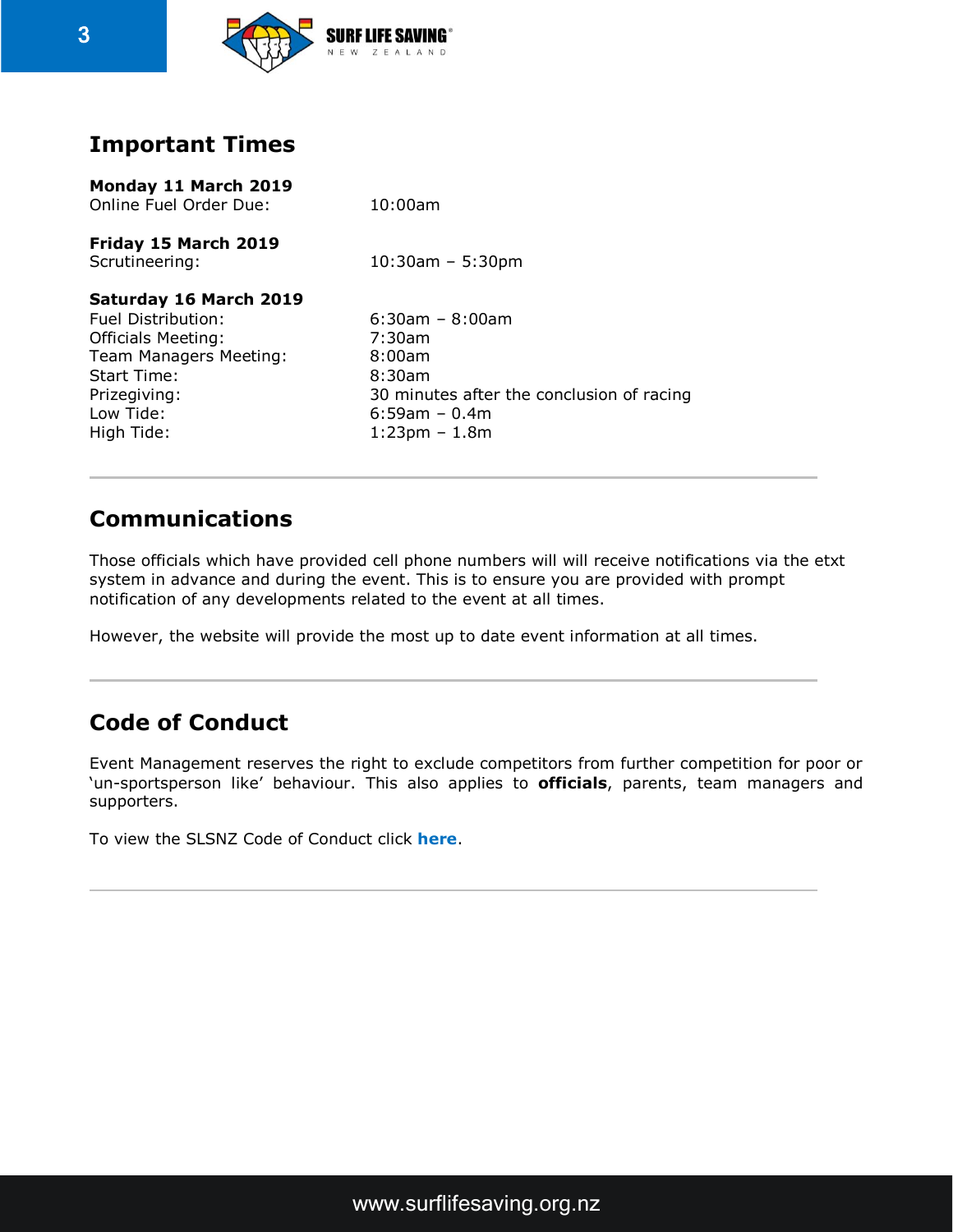

## **Event Safety**

#### **Competition Safety Plan**

The Competition Safety Plan will be made available through the website **[here](https://www.surflifesaving.org.nz/calendar/2019/march/bp-surf-rescue-south-island-championships)** prior to the event commencing. The document is also available for viewing in the Event Management Area during the event. The missing person at sea reflex tasking can be found in **Appendix Two** of the entry circular.

#### **Competition Safety Vests**

The wearing of high visibility vests will be mandatory at this event. Supplying safety vests is a club responsibility and must be in line with the SLSNZ guidelines for safety vests. This information can be found **[here](http://www.surflifesaving.org.nz/clubhouse/slsnzhighvisibilityvests)**.

#### **Parent, Guardian, Coach, Team Manager and Club Obligations**

It is the responsibility of clubs, through their coaches and manager, to ensure that each individual competitor is competent to **safely** compete in the conditions that prevail on any given day.

It is therefore the clubs responsibility to ensure that competitors who are not yet competent to compete in the prevailing conditions are withdrawn from an event rather than expose them to unnecessary risk or potential harm by encouraging or coercing competitors to compete, particularly against their will. Please refer to statement (e) of the **Agreement to be bound by the Manual** section of the **Surf Sports Competition Manual.** The Manual can be found **[here](http://www.surflifesaving.org.nz/sport/about-us/surf-sport-manual/)**.

It is the expectation of the organisers that all clubs will only permit competent competitors to compete in an event.

#### **Warm Up**

Please note that all SLSNZ rules and regulations apply during warm up, as they do during the event. Please ensure compliance and follow the instructions of Event Management Staff.

## **Travel Subsidies**

We appreciate that many of you drive a long way to get to the different venues to ensure our National Championship Events are run, therefore we will compensate officials at the following rate.

35c per KM and up to \$150.00 for within the same Island and \$300.00 when crossing Islands. These subsidies will be calculated and paid into your bank accounts 2-3 weeks post event.

Accordingly, please notify the Event Assistant of the kilometres you will travel via an online form **[here](https://www.surveymonkey.com/r/CFZCY6B)**.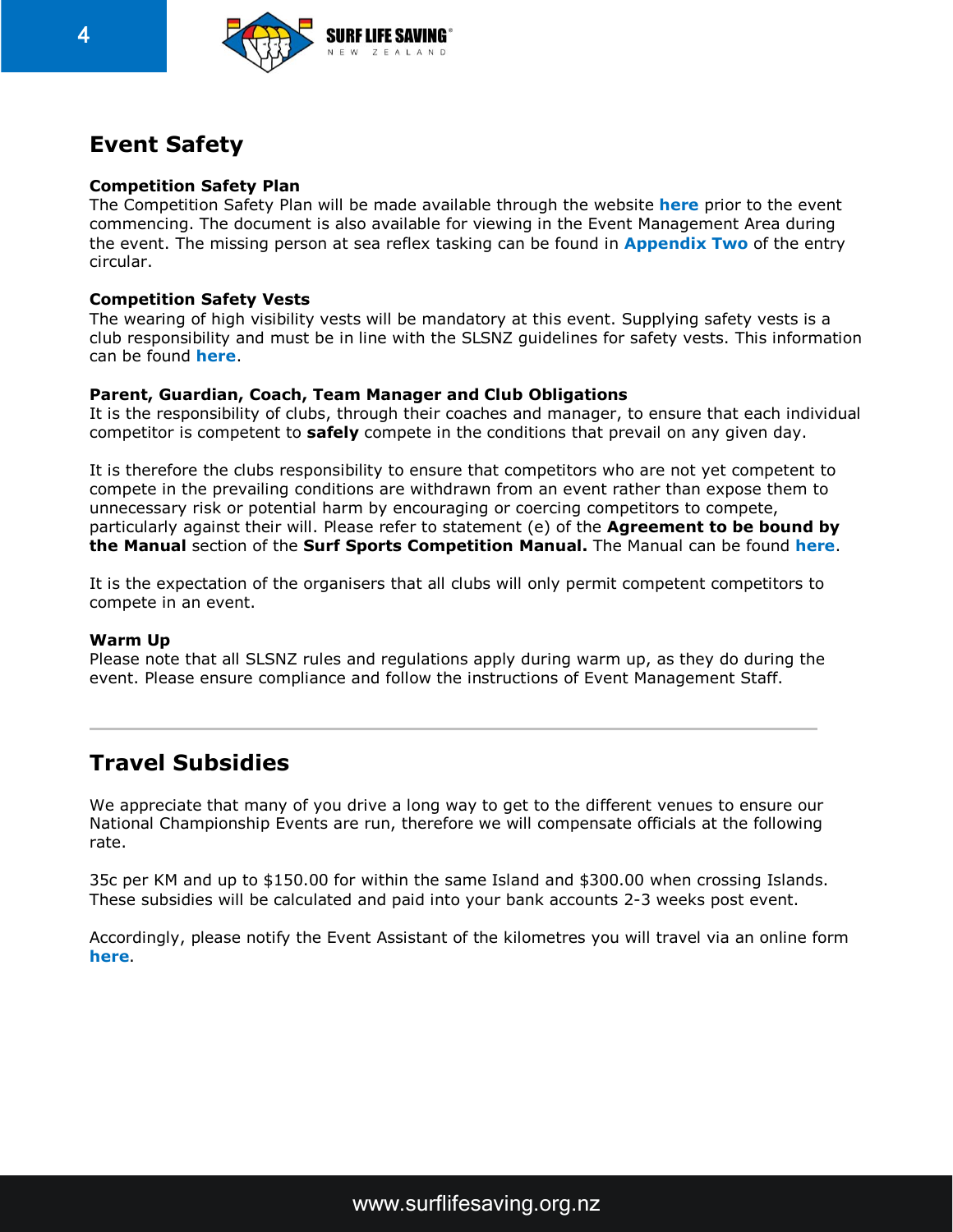

## **Roles and Responsibilities**

#### **Event Management Committee**

| Event Manager:        | Scott Bicknell  |
|-----------------------|-----------------|
| Event Referee:        | Dave Bourke     |
| Event Safety Officer: | To be confirmed |

#### **Event Support**

| Announcer:              | Cam Burrows      |
|-------------------------|------------------|
| CAC:                    | Colin Weatherall |
| CAC:                    | Brad O'Leary     |
| Administration/Results: | To be confirmed  |

#### **Officials**

| Chief Judge: | Tania Ahrens    |
|--------------|-----------------|
| Marshall:    | To be confirmed |
| Starter:     | Curly Evans     |
| Judge:       | Dennis Trembath |
| Judge:       | Graeme Trevor   |
| Judge:       | To be confirmed |
| Judge:       | Doug Henderson  |
| Judge:       | Sean Doyle      |
| Judge:       | Swannee Taiawa  |
| Judge:       | Kate Jerram     |
| Video Judge: | Debra Walker    |
| Video Judge: | To be confirmed |
| Recorder:    | To be confirmed |
| Recorder:    | To be confirmed |
|              |                 |

## **Key Contact**

If you have any queries or concerns, please feel free to contact the Event Assistant.

Scott Bicknell Event Manager BP Surf Rescue South Island Championships Surf Life Saving New Zealand

m 027 327 7339

e scott@bicknellconsultants.com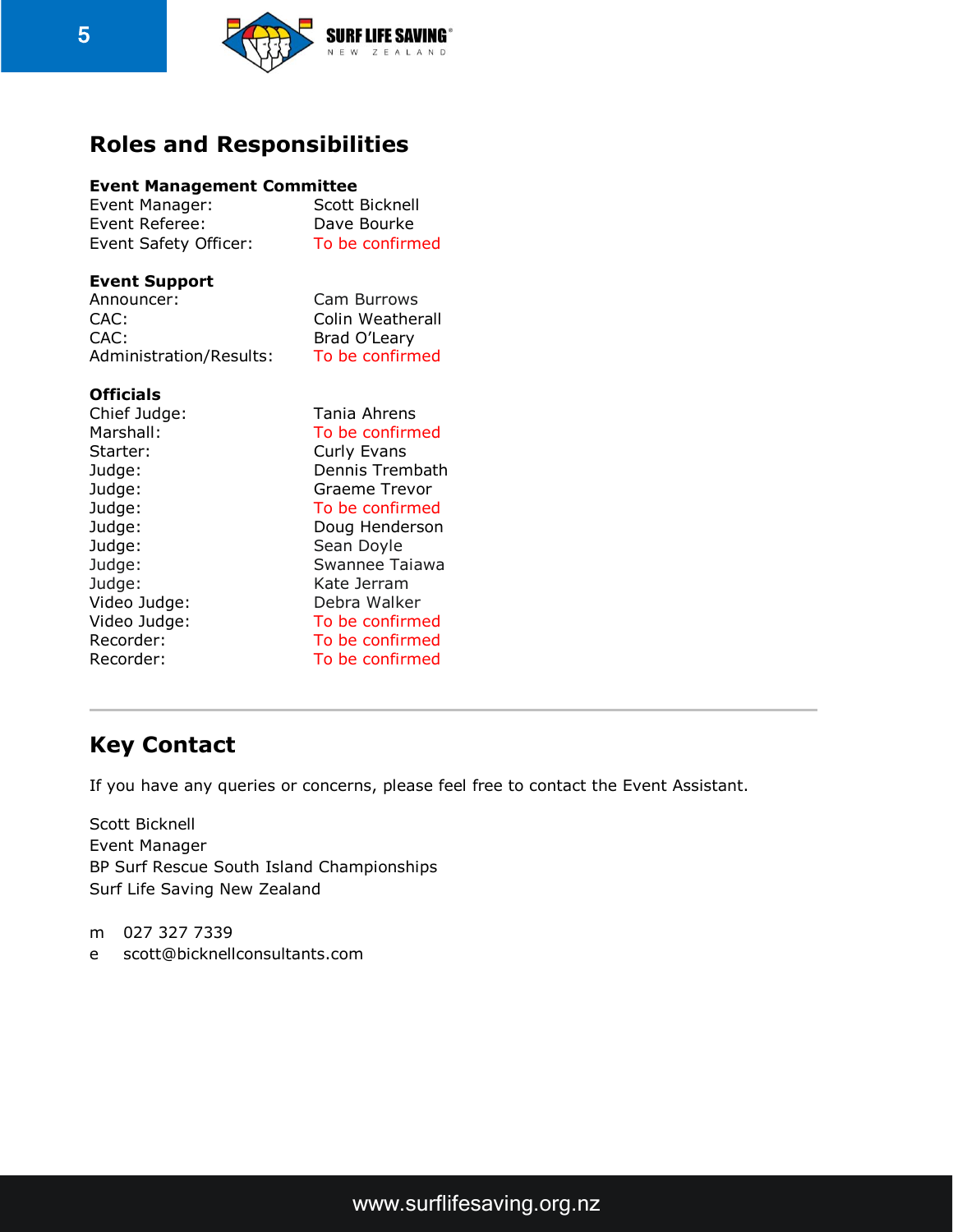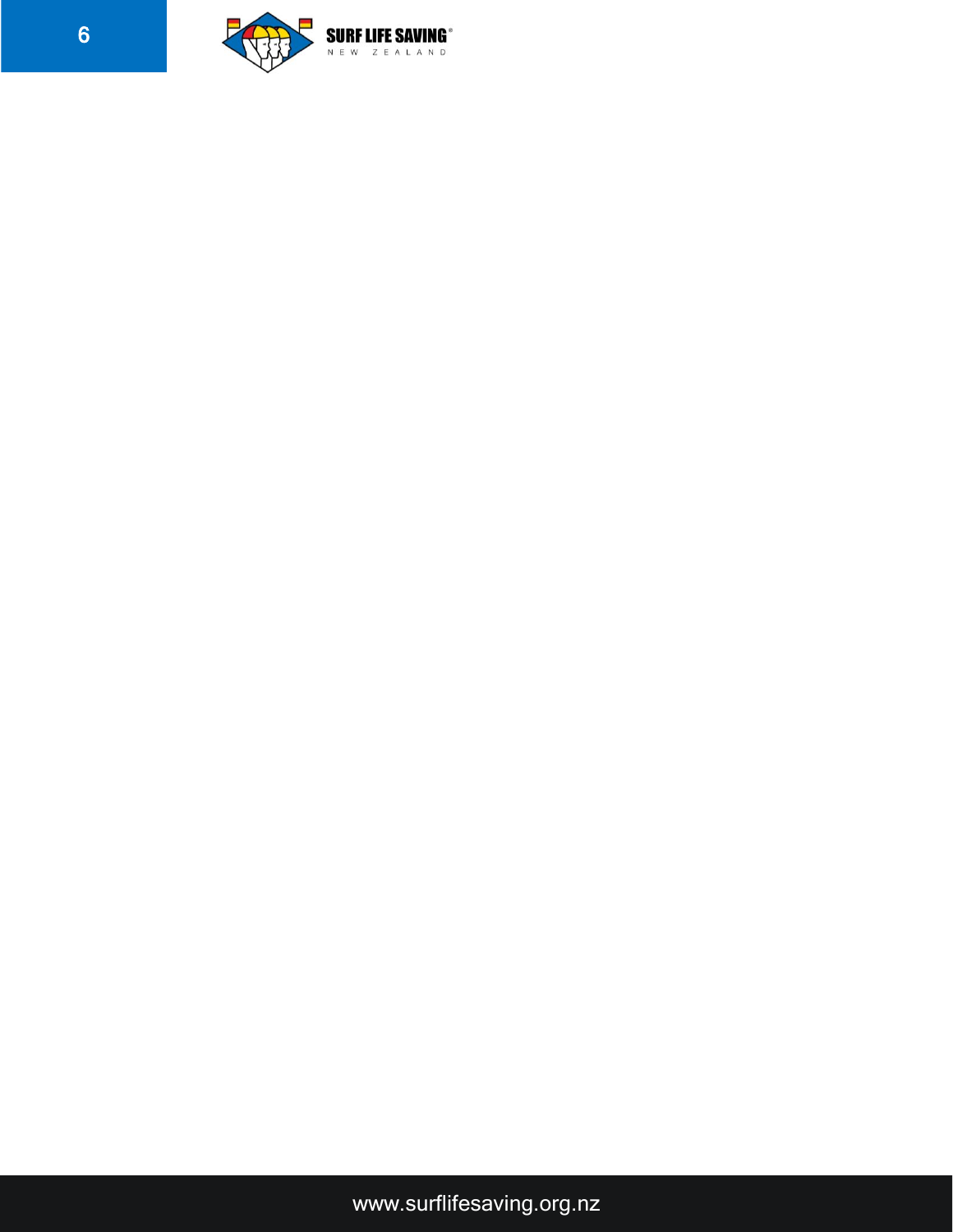